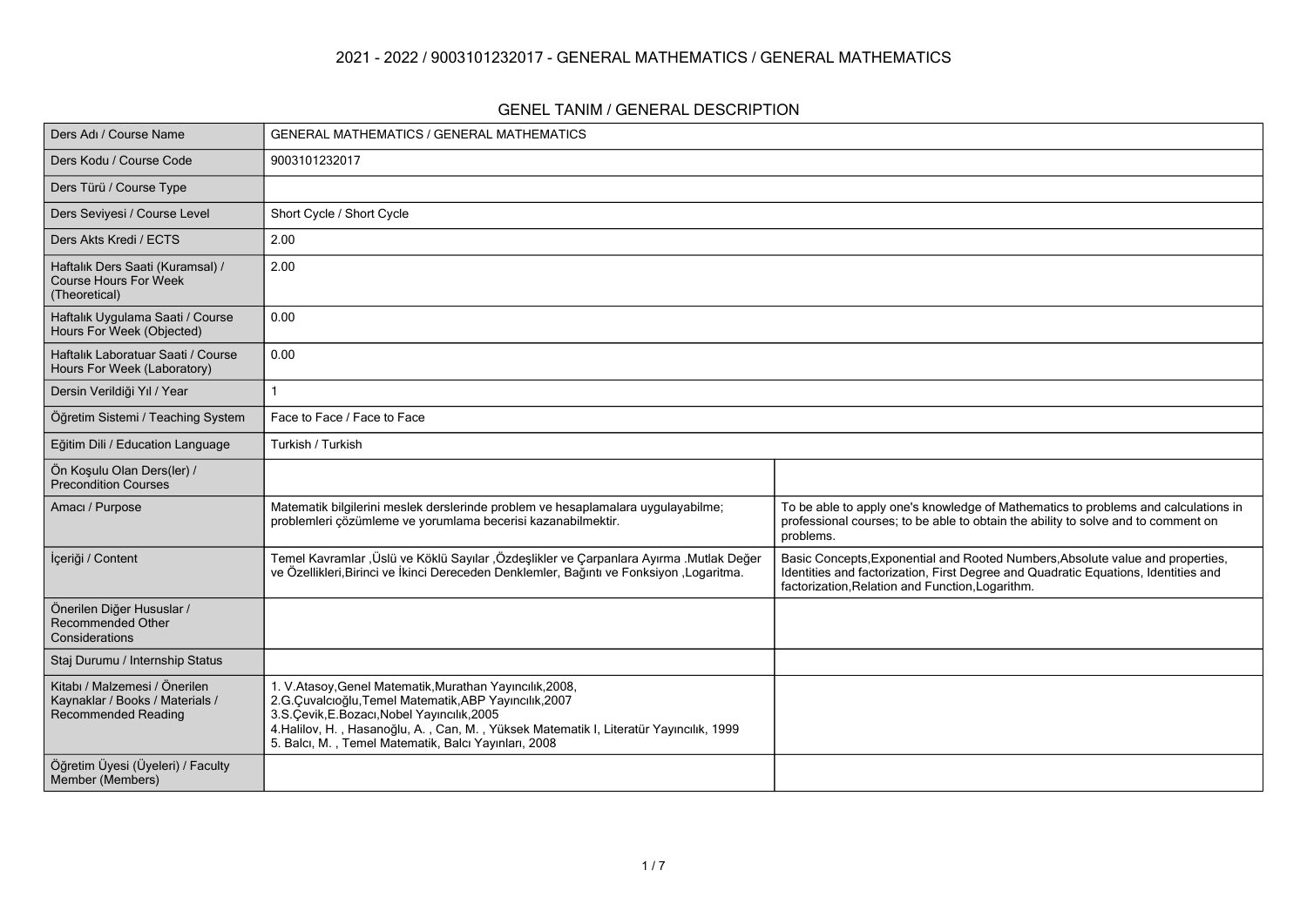## **ÖĞRENME ÇIKTILARI / LEARNING OUTCOMES**

| Matematik bilgilerini bölüm içi derslerinde problem ve hesaplamalarına uygulayabilme | To be able to apply one's knowledge of Mathematics to calculations and problems in their<br>departmental courses |
|--------------------------------------------------------------------------------------|------------------------------------------------------------------------------------------------------------------|
| Matematik problemlerini tanımlama, çözme ve modelleme becerisi kazanabilme           | To be able to apply one's knowledge of Mathematics to calculations and problems in their<br>departmental courses |
| Verileri çözümleme ve yorumlama becerisi kazanabilme                                 | To be able to earn data analysis and interpretation                                                              |
| Mantıklı ve çok yönlü düşünmeyi günlük hayatına aktarabilme                          | To be able to transfer reasonable and multi-dimensional thinking to daily life                                   |
| Analitik ve hızlı düşünme becerisi kazanabilme                                       | To be able to earn the ability of fast and analytical thinking                                                   |

**HAFTALIK DERS İÇERİĞİ / DETAILED COURSE OUTLINE**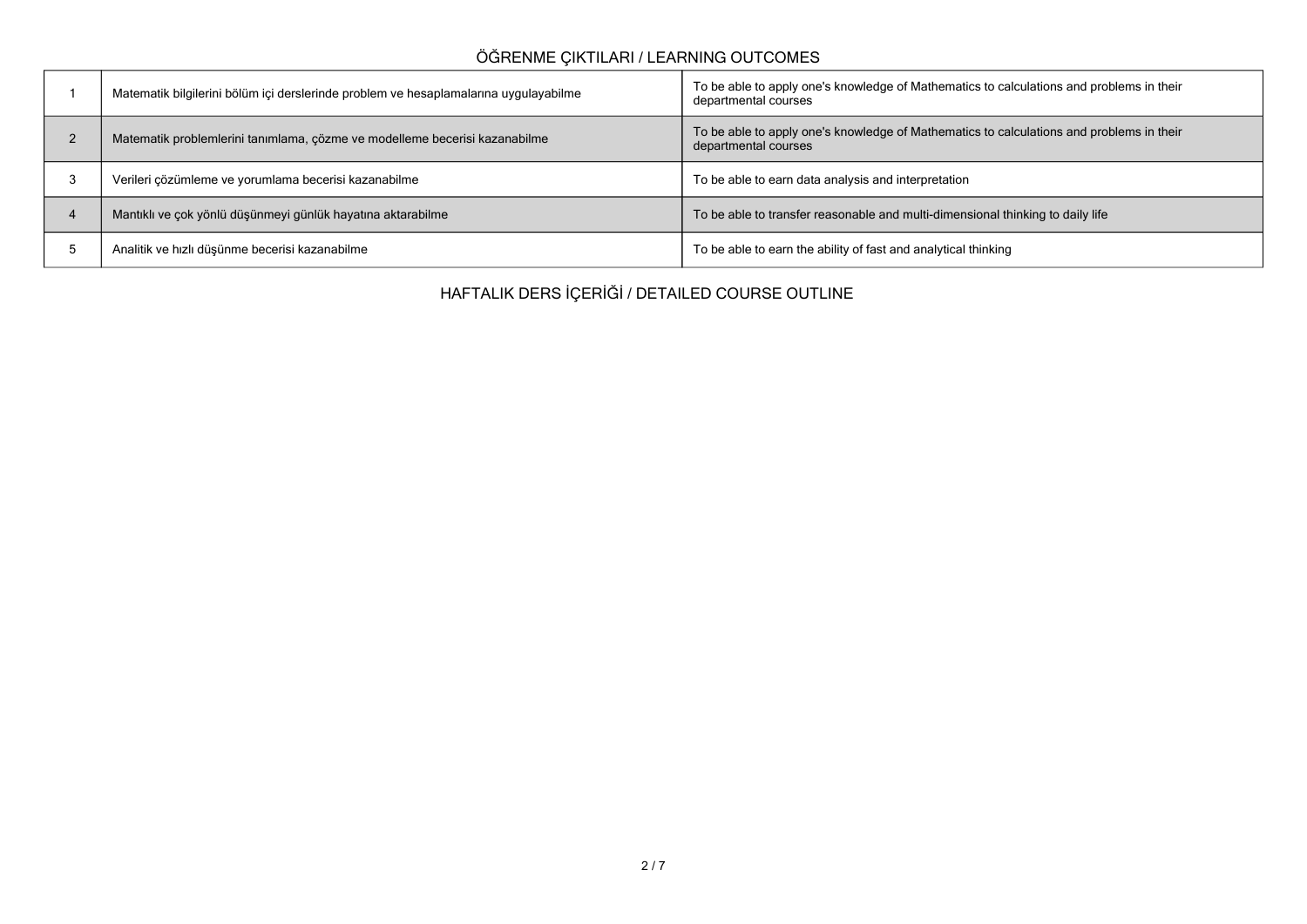|                                                   | Teorik Dersler / Theoretical                                                                                                                                          | Uygulama | Lab | Öğretim Yöntem ve<br>Teknikleri/Teaching Methods                      | Ön Hazırlık / Preliminary |
|---------------------------------------------------|-----------------------------------------------------------------------------------------------------------------------------------------------------------------------|----------|-----|-----------------------------------------------------------------------|---------------------------|
|                                                   |                                                                                                                                                                       |          |     | Techniques                                                            |                           |
| -1                                                | Temel Kavramlar (rakam, sayı kavramları, sayı kümeleri, tam sayılar)                                                                                                  |          |     |                                                                       |                           |
|                                                   | Basic Concepts( Digit and number consepts; number sets; Integers)                                                                                                     |          |     |                                                                       |                           |
|                                                   | Teorik Dersler / Theoretical                                                                                                                                          | Uygulama | Lab | Öğretim Yöntem ve<br>Teknikleri/Teaching Methods<br>Techniques        | Ön Hazırlık / Preliminary |
|                                                   |                                                                                                                                                                       |          |     |                                                                       |                           |
| $\overline{2}$                                    | Temel Kavramlar (rasyonel sayılar, ondalıklı sayılar, taban aritmetiği)                                                                                               |          |     |                                                                       |                           |
|                                                   | Basic Concepts( Rational Numbers; Decimally Numbers; Base<br>Arithmetic)                                                                                              |          |     |                                                                       |                           |
|                                                   | Teorik Dersler / Theoretical                                                                                                                                          | Uygulama | Lab | Öğretim Yöntem ve<br>Teknikleri/Teaching Methods<br>Techniques        | Ön Hazırlık / Preliminary |
|                                                   |                                                                                                                                                                       |          |     |                                                                       |                           |
| 3                                                 | Üslü Sayılar (bir reel sayının üssü, üslü sayılarda dört işlem, üslü<br>sayıların özellikleri, üslü denklemler)                                                       |          |     |                                                                       |                           |
| Hafta / Week<br>$\overline{4}$<br>$5\phantom{.0}$ | Exponential Numbers (exponential of a real number; the four<br>arithmetical operations on exponential numbers; properties and<br>exponential equations)               |          |     |                                                                       |                           |
|                                                   | <b>Teorik Dersler / Theoretical</b>                                                                                                                                   | Uygulama | Lab | Öğretim Yöntem ve<br>Teknikleri/Teaching Methods<br><b>Techniques</b> | Ön Hazırlık / Preliminary |
|                                                   |                                                                                                                                                                       |          |     |                                                                       |                           |
|                                                   | Köklü Sayılar (köklü ifadelerin tanımı; sayıyı kökten kurtarmak ve kök<br>içine almak, köklü sayılarda dört işlem)                                                    |          |     |                                                                       |                           |
|                                                   | Rooted numbers( Definition of rooted numbers; the four arithmetical<br>operations on rooted numbers; other operations on rooted numbers)                              |          |     |                                                                       |                           |
|                                                   | Teorik Dersler / Theoretical                                                                                                                                          | Uygulama | Lab | Öğretim Yöntem ve<br>Teknikleri/Teaching Methods<br><b>Techniques</b> | Ön Hazırlık / Preliminary |
|                                                   |                                                                                                                                                                       |          |     |                                                                       |                           |
|                                                   | Özdeşlikler ve Çarpanlara Ayırma (ortak paranteze alma, iki kare ve<br>iki küp farkı, toplamı, tam kare, üçlü terimlerinin çarpanlara ayrılması)                      |          |     |                                                                       |                           |
|                                                   | Identities and factorization(common factorization bracket, difference of<br>two squares, sum, difference of two cubes, factorization of perfect<br>square trinomials) |          |     |                                                                       |                           |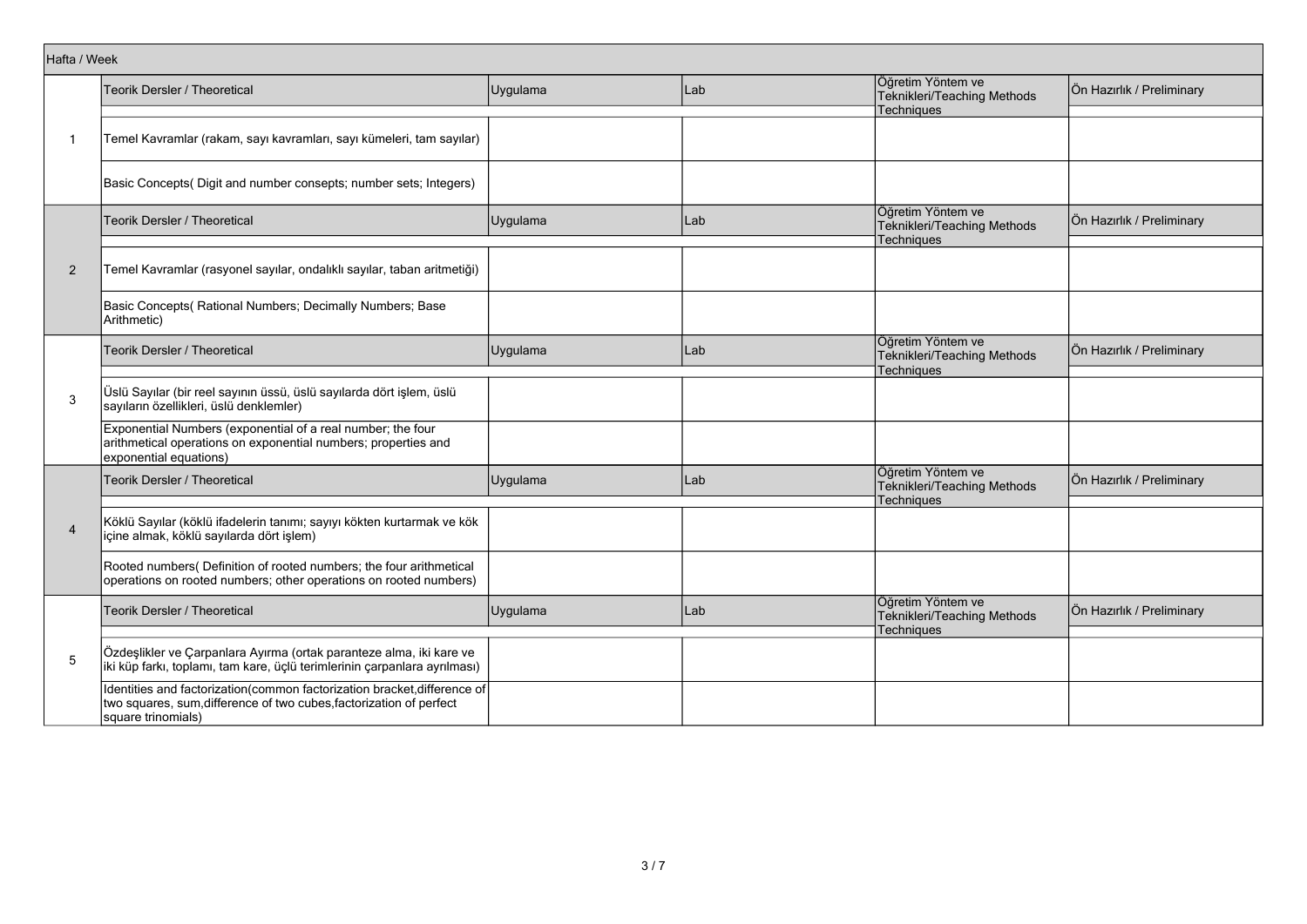|                | Teorik Dersler / Theoretical                                                                                                                                          | Uygulama | Lab | Öğretim Yöntem ve<br>Teknikleri/Teaching Methods<br>Techniques        | Ön Hazırlık / Preliminary |
|----------------|-----------------------------------------------------------------------------------------------------------------------------------------------------------------------|----------|-----|-----------------------------------------------------------------------|---------------------------|
| $6\phantom{1}$ | Özdeşlikler ve Çarpanlara Ayırma (ortak paranteze alma, iki kare ve<br>iki küp farkı, toplamı, tam kare, üçlü terimlerinin çarpanlara ayrılması)                      |          |     |                                                                       |                           |
|                | Identities and factorization(common factorization bracket, difference of<br>two squares, sum, difference of two cubes, factorization of perfect<br>square trinomials) |          |     |                                                                       |                           |
|                | Teorik Dersler / Theoretical                                                                                                                                          | Uygulama | Lab | Öğretim Yöntem ve<br>Teknikleri/Teaching Methods<br>Techniques        | Ön Hazırlık / Preliminary |
| $\overline{7}$ | Mutlak Değer ve Özellikleri(Mutlak değerin tanımı, İlgili denklemler ve<br>Eşitsizlikler)                                                                             |          |     |                                                                       |                           |
|                | Absolute value and properties (Definition of absolute value; related<br>equations and inequality)                                                                     |          |     |                                                                       |                           |
|                | <b>Teorik Dersler / Theoretical</b>                                                                                                                                   | Uygulama | Lab | Öğretim Yöntem ve<br>Teknikleri/Teaching Methods<br>Techniques        | Ön Hazırlık / Preliminary |
| 8              | Ara sınav                                                                                                                                                             |          |     |                                                                       |                           |
|                | Midterm exam                                                                                                                                                          |          |     |                                                                       |                           |
|                | Teorik Dersler / Theoretical                                                                                                                                          | Uygulama | Lab | Öğretim Yöntem ve<br>Teknikleri/Teaching Methods<br><b>Techniques</b> | Ön Hazırlık / Preliminary |
| 9              | Denklemler (bir bilinmeyenli denklem kurma ve çözme)                                                                                                                  |          |     |                                                                       |                           |
|                | First Degree equations (establishing and solving of First Degree<br>equation)                                                                                         |          |     |                                                                       |                           |
|                | Teorik Dersler / Theoretical                                                                                                                                          | Uygulama | Lab | Öğretim Yöntem ve<br>Teknikleri/Teaching Methods<br><b>Techniques</b> | Ön Hazırlık / Preliminary |
| 10             | Birinci Dereceden Denklemler (İki bilinmeyenli denklemler ve<br>denklem sistemlerinin çözüm metodları)                                                                |          |     |                                                                       |                           |
|                | First Degree Equations( Two unknown Equations and solution<br>methods of equation systems)                                                                            |          |     |                                                                       |                           |
|                | Teorik Dersler / Theoretical                                                                                                                                          | Uygulama | Lab | Öğretim Yöntem ve<br>Teknikleri/Teaching Methods<br>Techniques        | Ön Hazırlık / Preliminary |
| 11             | İkinci Dereceden Denklemler (İkinci dereceden denklemlerin<br>diskriminant yardımı ve çarpanlara ayırma yöntemi ile çözülmesi)                                        |          |     |                                                                       |                           |
|                | Quadratic equations(quadratic equations are solved with factorization<br>method and with the help of the discriminant)                                                |          |     |                                                                       |                           |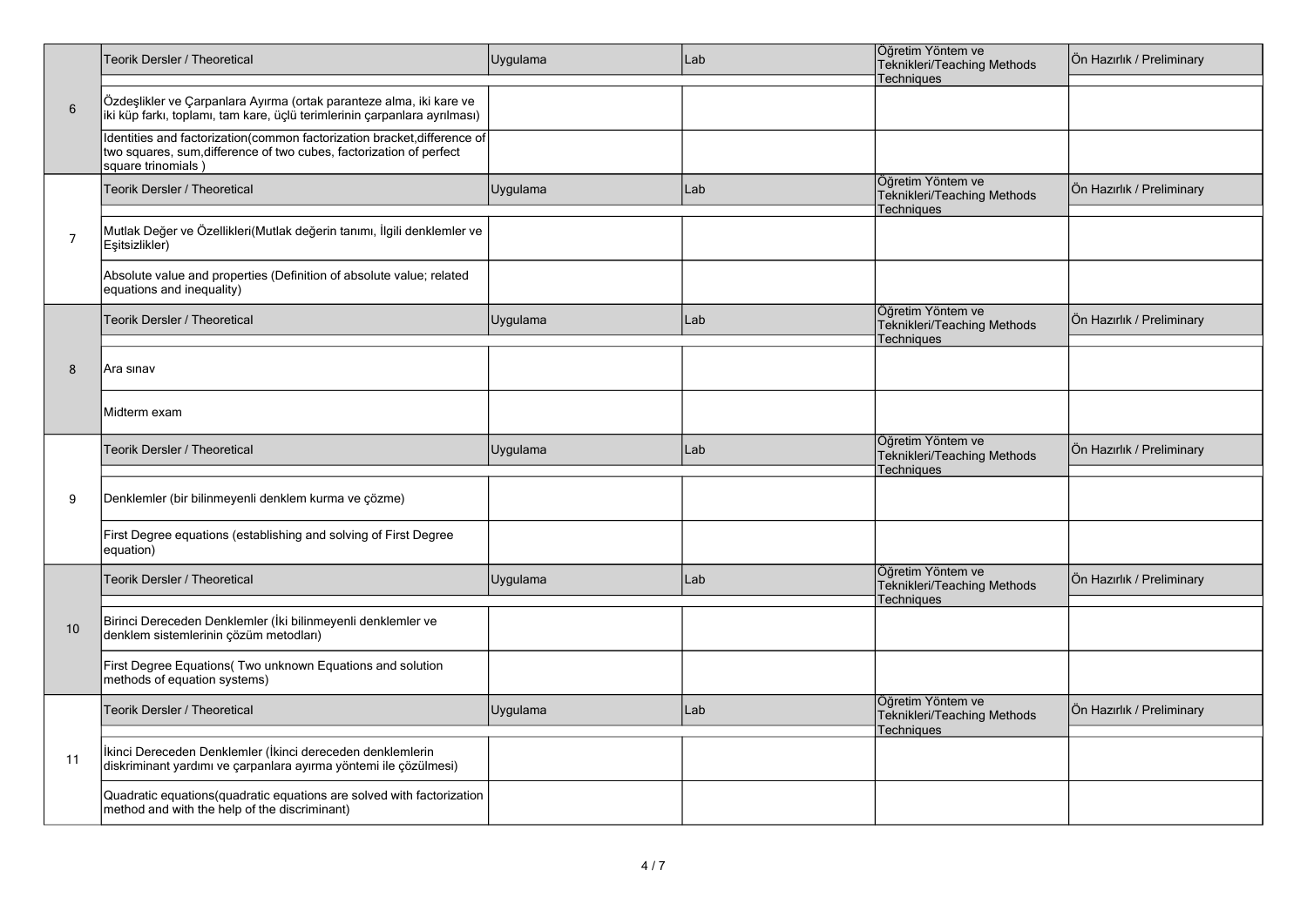|    | Teorik Dersler / Theoretical                                        | Uygulama | Lab | Öğretim Yöntem ve<br>Teknikleri/Teaching Methods | Ön Hazırlık / Preliminary |
|----|---------------------------------------------------------------------|----------|-----|--------------------------------------------------|---------------------------|
|    |                                                                     |          |     | Techniques                                       |                           |
| 12 | Bağıntı ve Fonksiyon (tanımı ve çeşitleri)                          |          |     |                                                  |                           |
|    | Relation and Function (Definition and kinds)                        |          |     |                                                  |                           |
|    | Teorik Dersler / Theoretical                                        | Uygulama | Lab | Öğretim Yöntem ve<br>Teknikleri/Teaching Methods | Ön Hazırlık / Preliminary |
|    |                                                                     |          |     | Techniques                                       |                           |
| 13 | Fonksiyonlar (ters fonksiyon, bileşke fonksiyon ve grafik çizimi)   |          |     |                                                  |                           |
|    | Functions (inverse function, composite function and graphic design) |          |     |                                                  |                           |
|    | Teorik Dersler / Theoretical                                        | Uygulama | Lab | Öğretim Yöntem ve<br>Teknikleri/Teaching Methods | Ön Hazırlık / Preliminary |
|    |                                                                     |          |     | Techniques                                       |                           |
| 14 | Logaritma                                                           |          |     |                                                  |                           |
|    | Logarithm                                                           |          |     |                                                  |                           |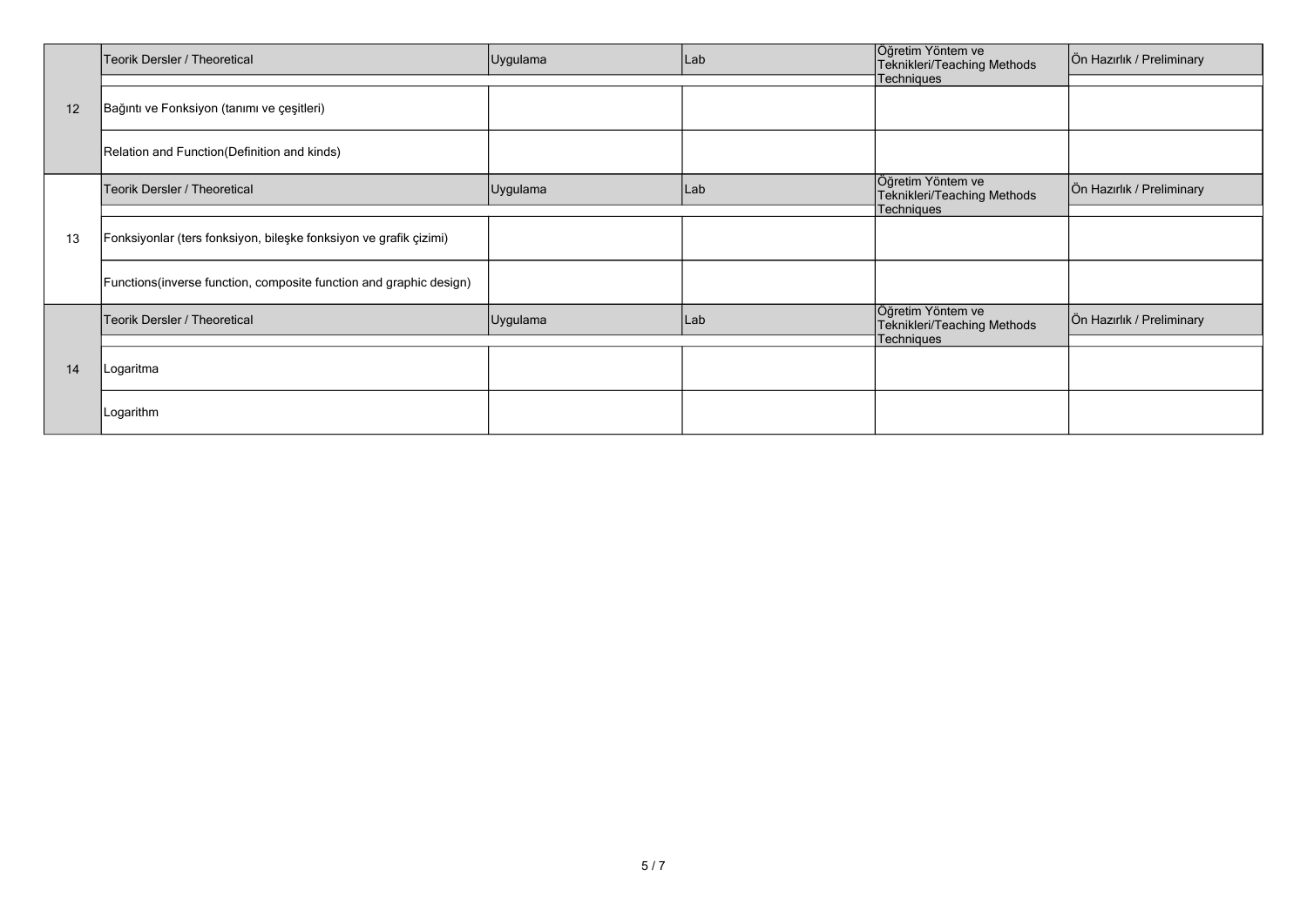### **DEĞERLENDİRME / EVALUATION**

| Yarıyıl (Yıl) İçi Etkinlikleri / Term (or Year) Learning Activities | Sayı /<br>Number | Katkı Yüzdesi /<br>Percentage of<br>Contribution (%) |
|---------------------------------------------------------------------|------------------|------------------------------------------------------|
|---------------------------------------------------------------------|------------------|------------------------------------------------------|

| Toplam / Total:                                                 |          |                 |
|-----------------------------------------------------------------|----------|-----------------|
| Başarı Notuna Katkı Yüzdesi / Contribution to Success Grade(%): |          |                 |
|                                                                 |          |                 |
|                                                                 | $C_{21}$ | Katkı Yüzdesi / |

| Yarıyıl (Yıl) Sonu Etkinlikleri / End Of Term (or Year) Learning Activities | Savi<br><b>Number</b> | Katki Yuzdesi /<br>Percentage of<br>Contribution (%) |
|-----------------------------------------------------------------------------|-----------------------|------------------------------------------------------|
|-----------------------------------------------------------------------------|-----------------------|------------------------------------------------------|

| Toplam / Total:                                                                                                 |  |  |  |  |  |
|-----------------------------------------------------------------------------------------------------------------|--|--|--|--|--|
| Başarı Notuna Katkı Yüzdesi / Contribution to Success Grade(%):                                                 |  |  |  |  |  |
| Etkinliklerinin Başarı Notuna Katkı Yüzdesi(%) Toplamı / Total Percentage of Contribution (%) to Success Grade: |  |  |  |  |  |
| Değerlendirme Tipi / Evaluation Type:                                                                           |  |  |  |  |  |

## **İŞ YÜKÜ / WORKLOADS**

| Etkinlikler / Workloads                                                                                                                                                            | Sayı /<br>Number | Süresi<br>(Saat) /<br>Duration<br>(Hours) | Toplam İş Yükü<br>(Saat) / Total<br><b>Work Load</b><br>(Hour) |  |  |  |  |  |
|------------------------------------------------------------------------------------------------------------------------------------------------------------------------------------|------------------|-------------------------------------------|----------------------------------------------------------------|--|--|--|--|--|
| Ara Sinav / Midterm Examination                                                                                                                                                    |                  | 1.00                                      | 1.00                                                           |  |  |  |  |  |
| Final Sinavi / Final Examination                                                                                                                                                   |                  | 1.00                                      | 1.00                                                           |  |  |  |  |  |
| Derse Katılım / Attending Lectures                                                                                                                                                 | 14               | 2.00                                      | 28.00                                                          |  |  |  |  |  |
| Ara Sınav İçin Bireysel Çalışma / Individual Study for Mid term Examination                                                                                                        |                  | 10.00                                     | 10.00                                                          |  |  |  |  |  |
| Final Sınavı içiin Bireysel Çalışma / Individual Study for Final Examination                                                                                                       |                  | 15.00                                     | 15.00                                                          |  |  |  |  |  |
| Toplam / Total:                                                                                                                                                                    | 18               | 29.00                                     | 55.00                                                          |  |  |  |  |  |
| Dersin AKTS Kredisi = Toplam İs Yükü (Saat) / 30.00 (Saat/AKTS) = 55.00/30.00 = 1.83 ~ / Course ECTS Credit = Total Workload (Hour) / 30.00 (Hour / ECTS) = 55.00 / 30.00 = 1.83 ~ |                  |                                           |                                                                |  |  |  |  |  |